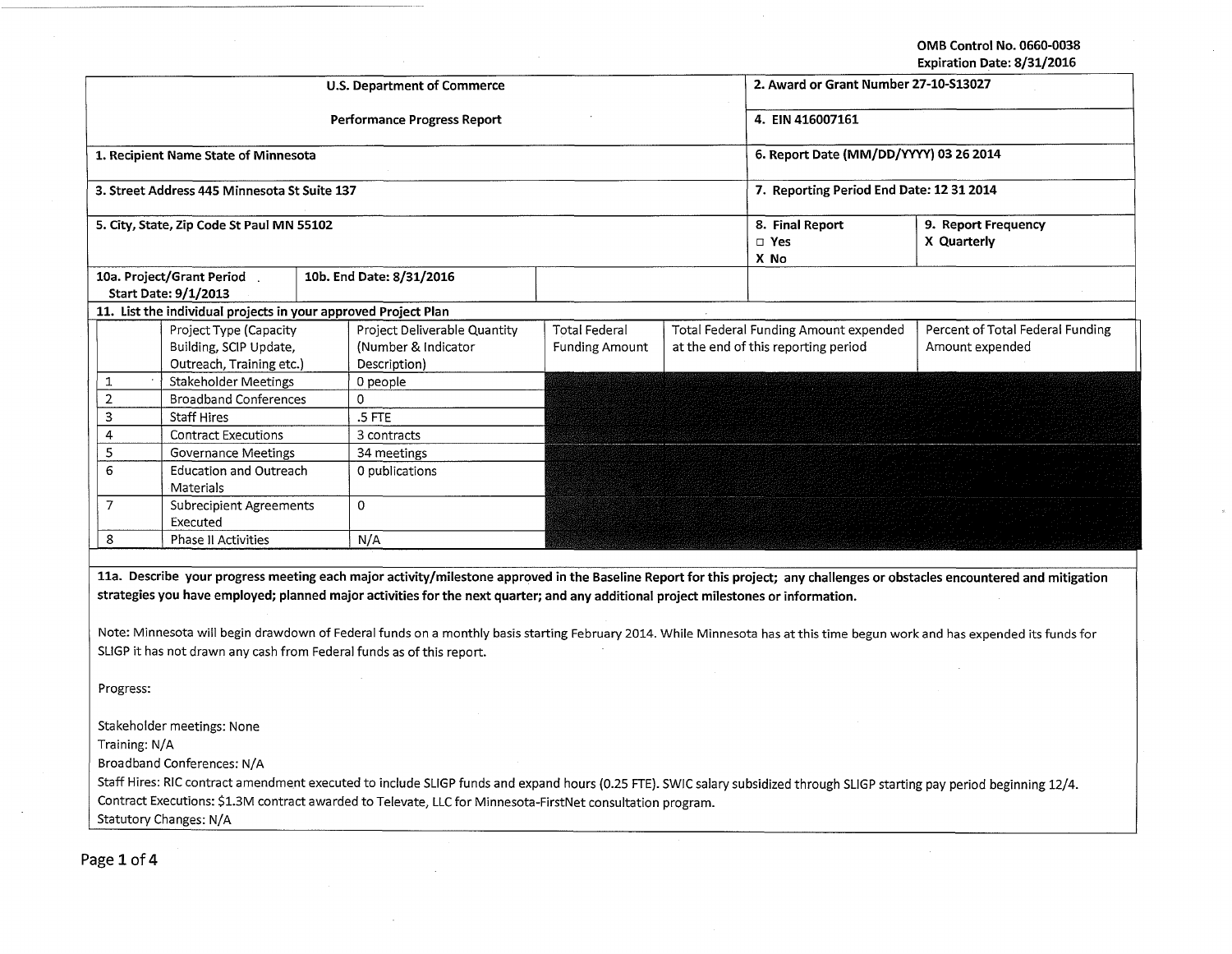Governance Meetings: Monthly meeting of Statewide Emergency Communications Board (SECB), Bi-monthly meeting of SECB Interoperable Data Committee, Bi-monthly meetings for South Central, Southwest, Northeast, and Northwest Regional Emergency Communications Board (RECB) (or equivalent), Bi-monthly meetings for South Central, Southwest, Northeast, and Northwest RECB (or equivalent) subject matter committee, Monthly meetings for Central, Metro, and Southeast RECB, Monthly meetings for Central, Metro, and Southeast RECB subject matter committee

Education and Outreach materials: None

11b. If the project team anticipates requesting any changes to the approved Baseline Report in the next quarter, describe those below. Note that any substantive changes to the Baseline Report must be approved by the Department of Commerce before impl'ementation.

No changes anticipated during the next quarter.

llc. Provide any other information that would be useful to NTIA as it assesses this project's progress.

None at this time.

lld. Describe any success stories or best practices you have identified. Please be as specific as possible.

None at this time. Reporting period spent organizing project resources, staff, preparing contracts, and related early project work.

12. Personnel

12a. If the project is not fully staffed, describe how any lack of staffing may impact the project's time line and when the project will be fully staffed.

The project is fully staffed.

12b. Staffing Table

| <b>Job Title</b>                                                                                                                      |                     |                  | FTE %   |                                                | Change               |      |                        |                        |                        |  |
|---------------------------------------------------------------------------------------------------------------------------------------|---------------------|------------------|---------|------------------------------------------------|----------------------|------|------------------------|------------------------|------------------------|--|
| <b>SWIC</b>                                                                                                                           |                     |                  |         | Oversight of all activities.                   | Salary subsidized @  |      |                        |                        |                        |  |
|                                                                                                                                       |                     |                  |         |                                                |                      |      |                        |                        | 50%                    |  |
| <b>RIC</b>                                                                                                                            |                     | 25               |         | Support for governance, education and outreach | Contract amended     |      |                        |                        |                        |  |
| <b>RIC</b>                                                                                                                            |                     |                  |         | Support for governance, education and outreach | Contract amended     |      |                        |                        |                        |  |
| <b>RIC</b>                                                                                                                            |                     |                  |         | Support for governance, education and outreach | Work not yet started |      |                        |                        |                        |  |
| Add Row<br>Remove Row                                                                                                                 |                     |                  |         |                                                |                      |      |                        |                        |                        |  |
| 13. Subcontracts (Vendors and/or Subrecipients)                                                                                       |                     |                  |         |                                                |                      |      |                        |                        |                        |  |
| 13a. Subcontracts Table - Include all subcontractors. The totals from this table must equal the "Subcontracts Total" in Question 14f. |                     |                  |         |                                                |                      |      |                        |                        |                        |  |
| Name                                                                                                                                  | Subcontract Purpose | Type             | RFP/RFQ | Contract                                       | Start                | End  | <b>Total Federal</b>   | Total Matching         | Project and % Assigned |  |
|                                                                                                                                       |                     | (Vendor/Subrec.) | Issued  | Executed                                       | Date                 | Date | <b>Funds Allocated</b> | <b>Funds Allocated</b> |                        |  |

Page 2 of 4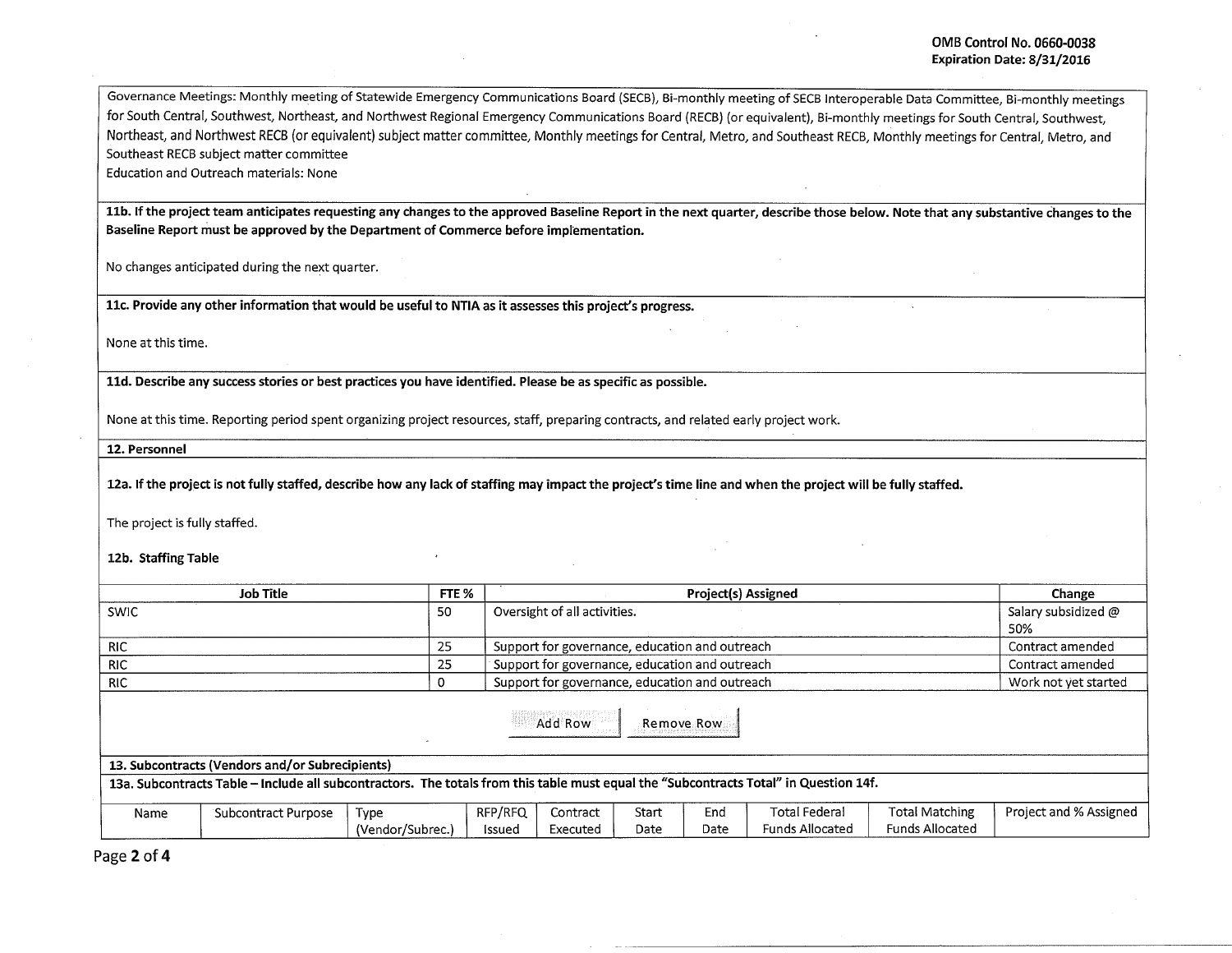|                                                                                                                                                                                                 |                               |                                     |        | (Y/N)                                 | (Y/N)       |                     |                                                                   |                                                |           |                                                                                                                                                                                      |  |  |
|-------------------------------------------------------------------------------------------------------------------------------------------------------------------------------------------------|-------------------------------|-------------------------------------|--------|---------------------------------------|-------------|---------------------|-------------------------------------------------------------------|------------------------------------------------|-----------|--------------------------------------------------------------------------------------------------------------------------------------------------------------------------------------|--|--|
| MnFCP                                                                                                                                                                                           | Comprehensive<br>consultation |                                     | Vendor | Y                                     | Y           | 11/4/20<br>13       | 6/31/2<br>016                                                     | \$1,114,884                                    | \$278.721 |                                                                                                                                                                                      |  |  |
| Remove Row<br>Add Row                                                                                                                                                                           |                               |                                     |        |                                       |             |                     |                                                                   |                                                |           |                                                                                                                                                                                      |  |  |
| 13b. Describe any challenges encountered with vendors and/or subrecipients.                                                                                                                     |                               |                                     |        |                                       |             |                     |                                                                   |                                                |           |                                                                                                                                                                                      |  |  |
| None at this time.                                                                                                                                                                              |                               |                                     |        |                                       |             |                     |                                                                   |                                                |           |                                                                                                                                                                                      |  |  |
| 14. Budget Worksheet                                                                                                                                                                            |                               |                                     |        |                                       |             |                     |                                                                   |                                                |           |                                                                                                                                                                                      |  |  |
| Columns 2, 3 and 4 must match your current project budget for the entire award, which is the SF-424A on file.<br>Only list matching funds that the Department of Commerce has already approved. |                               |                                     |        |                                       |             |                     |                                                                   |                                                |           |                                                                                                                                                                                      |  |  |
| Project Budget Element (1)                                                                                                                                                                      |                               | <b>Federal Funds</b><br>Awarded (2) |        | <b>Approved Matching</b><br>Funds (3) |             | <b>Total Budget</b> | Federal Funds<br>Expended (5)                                     | <b>Approved Matching Funds</b><br>Expended (6) |           | Total Funds Expended (7)                                                                                                                                                             |  |  |
| a. Personnel Salaries                                                                                                                                                                           |                               | \$76,559                            |        | \$20,804                              |             |                     | \$1082                                                            | \$270                                          |           | \$1352                                                                                                                                                                               |  |  |
| b. Personnel Fringe Benefits                                                                                                                                                                    |                               | \$23,301                            |        | \$5,825                               |             |                     | $\Omega$                                                          | 0                                              |           | $\Omega$                                                                                                                                                                             |  |  |
| c. Travel                                                                                                                                                                                       |                               | \$143,424                           |        | \$35,856                              |             |                     | \$4884                                                            | \$1221                                         |           | \$6105                                                                                                                                                                               |  |  |
| d. Equipment                                                                                                                                                                                    |                               | 0                                   |        | 0                                     |             |                     | 0                                                                 | 0                                              |           | $\Omega$                                                                                                                                                                             |  |  |
| e. Materials/Supplies                                                                                                                                                                           |                               | $\Omega$                            |        | $\Omega$                              |             |                     | 0                                                                 | 0                                              |           | $\Omega$                                                                                                                                                                             |  |  |
| f. Subcontracts Total                                                                                                                                                                           |                               | \$2,089.520                         |        | \$522,380                             |             | \$2,611,900         | \$233                                                             | \$59                                           |           | \$292                                                                                                                                                                                |  |  |
| g. Other                                                                                                                                                                                        |                               | \$50,199                            |        | \$12,550                              |             |                     | 0                                                                 | $\Omega$                                       |           | $\Omega$                                                                                                                                                                             |  |  |
| h. Total Costs                                                                                                                                                                                  |                               | \$2,389,660                         |        | \$597,415                             | \$2,987,075 |                     | \$6199                                                            | \$1550                                         |           | \$7749                                                                                                                                                                               |  |  |
| i. % of Total                                                                                                                                                                                   |                               | 80                                  |        | 20                                    |             |                     | 80                                                                | 20                                             |           | 100                                                                                                                                                                                  |  |  |
|                                                                                                                                                                                                 |                               |                                     |        |                                       |             |                     |                                                                   |                                                |           | 15. Certification: I certify to the best of my knowledge and belief that this report is correct and complete for performance of activities for the purpose(s) set forth in the award |  |  |
| documents.                                                                                                                                                                                      |                               |                                     |        |                                       |             |                     |                                                                   |                                                |           |                                                                                                                                                                                      |  |  |
| 16a. Typed or printed name and title of Authorized Certifying Official                                                                                                                          |                               |                                     |        |                                       |             |                     | 16c. Telephone (area code, number, and extension)<br>651 201 7550 |                                                |           |                                                                                                                                                                                      |  |  |
| Jackie Mines, Director                                                                                                                                                                          |                               |                                     |        |                                       |             |                     |                                                                   |                                                |           |                                                                                                                                                                                      |  |  |
|                                                                                                                                                                                                 |                               |                                     |        |                                       |             |                     | 16d. Email Address                                                |                                                |           |                                                                                                                                                                                      |  |  |
| ecki Flines                                                                                                                                                                                     |                               |                                     |        |                                       |             |                     | jackie.mines@state.mn.us                                          |                                                |           |                                                                                                                                                                                      |  |  |
| 16b. Signature of Authorized Certifying Official                                                                                                                                                |                               |                                     |        |                                       |             |                     | 16e. Date Report Submitted (month, day, year)<br>2/7/2014         |                                                |           |                                                                                                                                                                                      |  |  |

According to the Paperwork Reduction Act, as amended, no persons are required to respond to a collection of information unless it displays a currently valid OMB control number. Public reporting burden for this collection of information is estimated to average 10 hours per response for the application process, including time for reviewing instructions, searching existing data sources, gathering and maintaining the data needed, and completing and reviewing the collection of information. Send comments regarding the burden estimate or any other aspect of this

 $\sim$